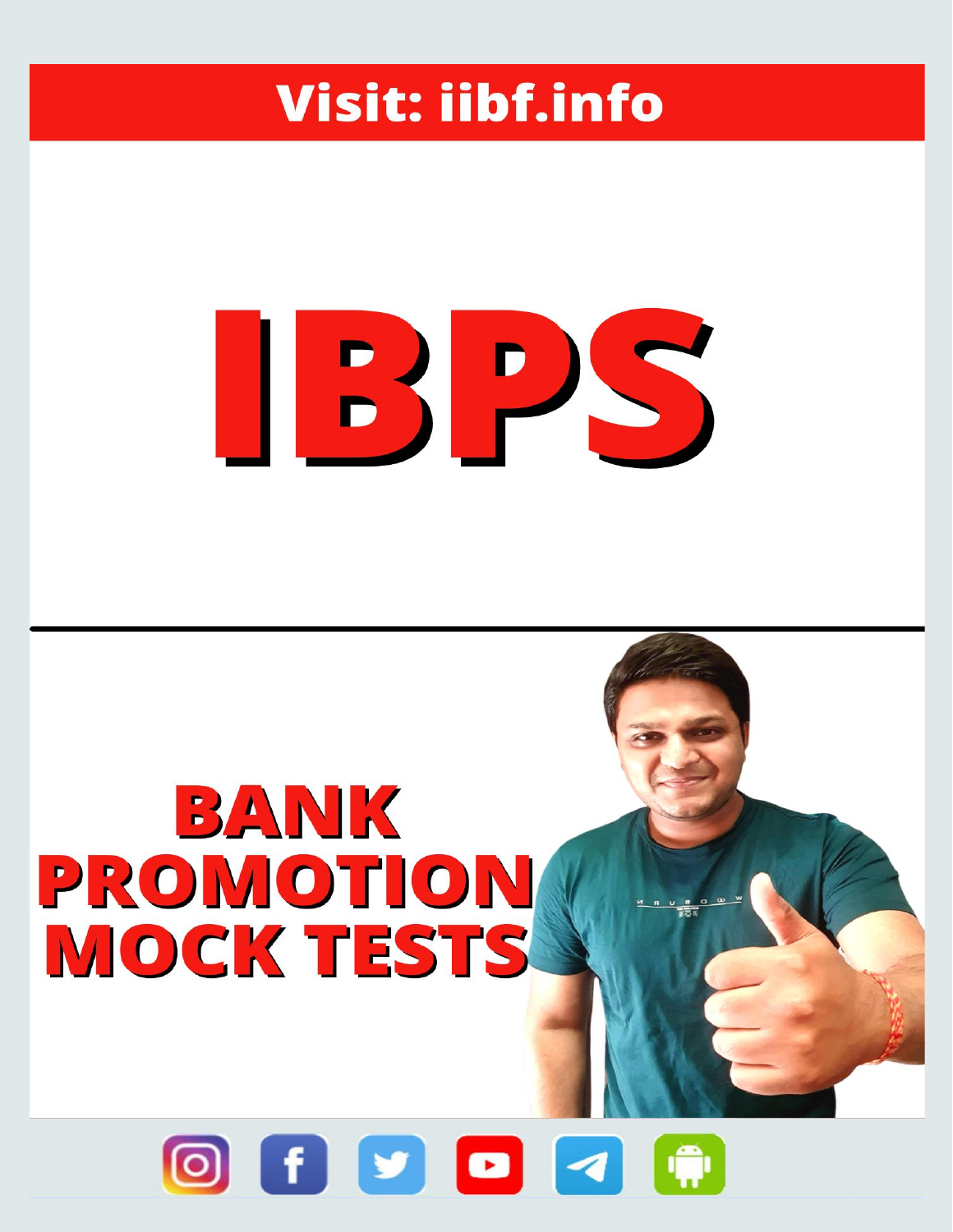

*<u>O<https://learningsessions.in/></u>*  $\bigoplus_{\text{https://iibf.info/}}$  $\bigoplus_{\text{https://iibf.info/}}$  $\bigoplus_{\text{https://iibf.info/}}$ banishagupta2099@gmail.com

**Note:** Though we had taken enough care to go through the questions, we advise everyone to update oneself with the latest information through RBI website and other authenticated sources**.**



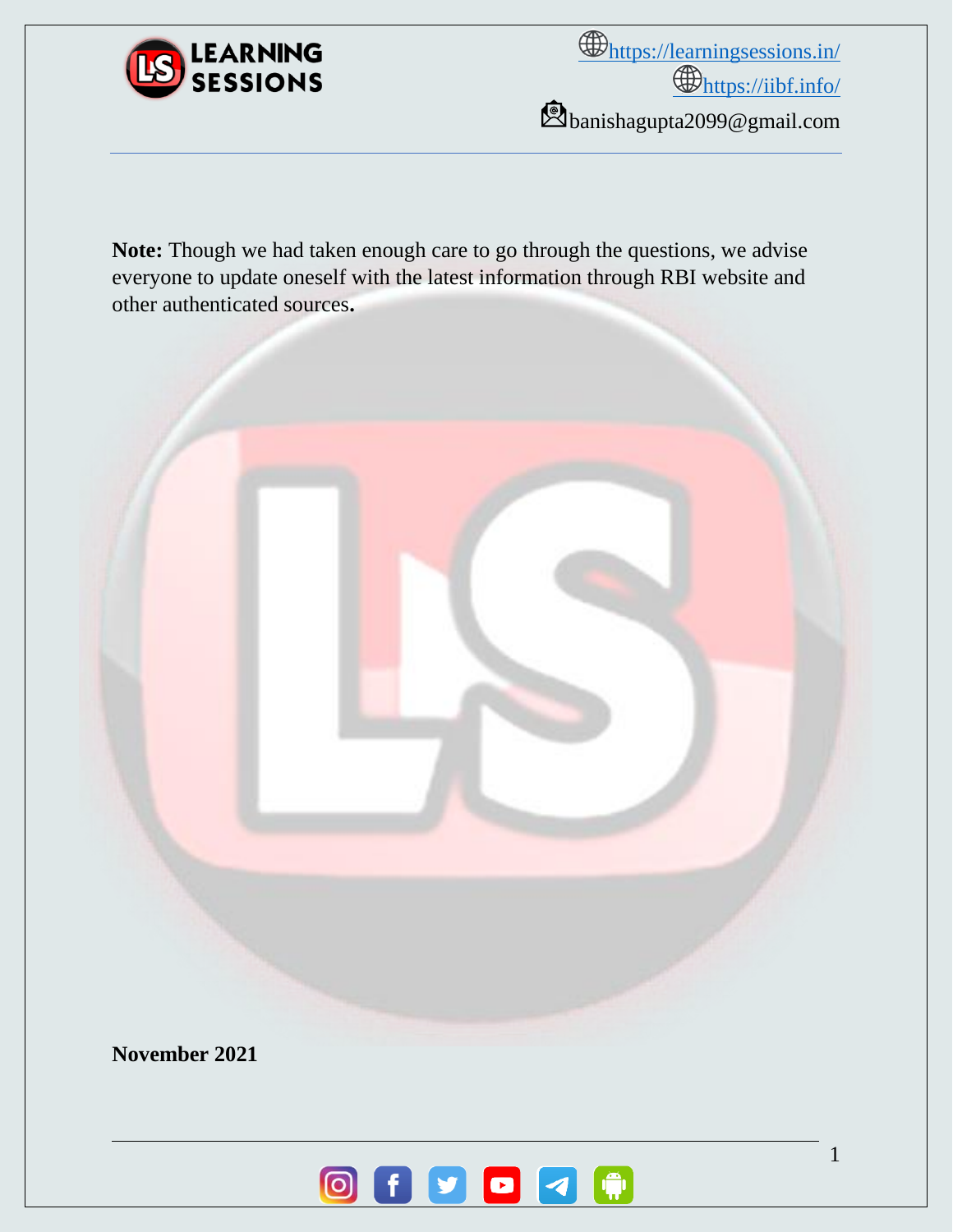

*<u>O<https://learningsessions.in/></u>*  $\bigoplus_{\text{https://iibf.info/}}$  $\bigoplus_{\text{https://iibf.info/}}$  $\bigoplus_{\text{https://iibf.info/}}$ banishagupta2099@gmail.com

#### **BANK PROMOTION EXAMS MOCK TEST**

#### **Learning Sessions Offer FREE MOCK TESTS:**

We offer mock test that are free of cost for the bank promotion exams in every bank on all the scales.

Multiple choice question bank for bank internal promotion exams contains more than 2500 specially designed questions on every important topic in banking syllabus followed by answers and hints to the selected questions.

Try to solve the given mock test within the time frame of 10 Minutes  $\&$  then check the answers from the answer key provided at the last of this article!!

Complete this mock test sincerely  $&$  DO NOT by any chance look up for the answers before you have marked your answers!!

| No.   QUESTION                                                              |
|-----------------------------------------------------------------------------|
| What do you mean by an impersonal Collateral security?                      |
|                                                                             |
| a. Security that is in the intangible form.                                 |
| b. Collateral security is given by a third party.                           |
| c. Guarantee is provided for securing the death of the loanee.              |
| d. Collateral security is given by the borrower but it is in the shape of   |
| goodwill & trademark                                                        |
| Any resident Indian may hold foreign currency notes as well as coins to the |
| extent of _________. $(\$ = USD)$                                           |
|                                                                             |
| a. They can hold up to 1000\$ including notes and coins or its equivalent.  |
| b. They can hold up to 1000\$ notes and 1000\$ coins.                       |
| c. They can hold up to 2000\$ including notes and coins or its equivalent.  |
| d. They can hold up to 2000\$ notes and coins up to any limit.              |
| What does MUDRA bank stand for?                                             |
|                                                                             |

#### **BANK PROMOTION EXAMS - MOCK TEST**

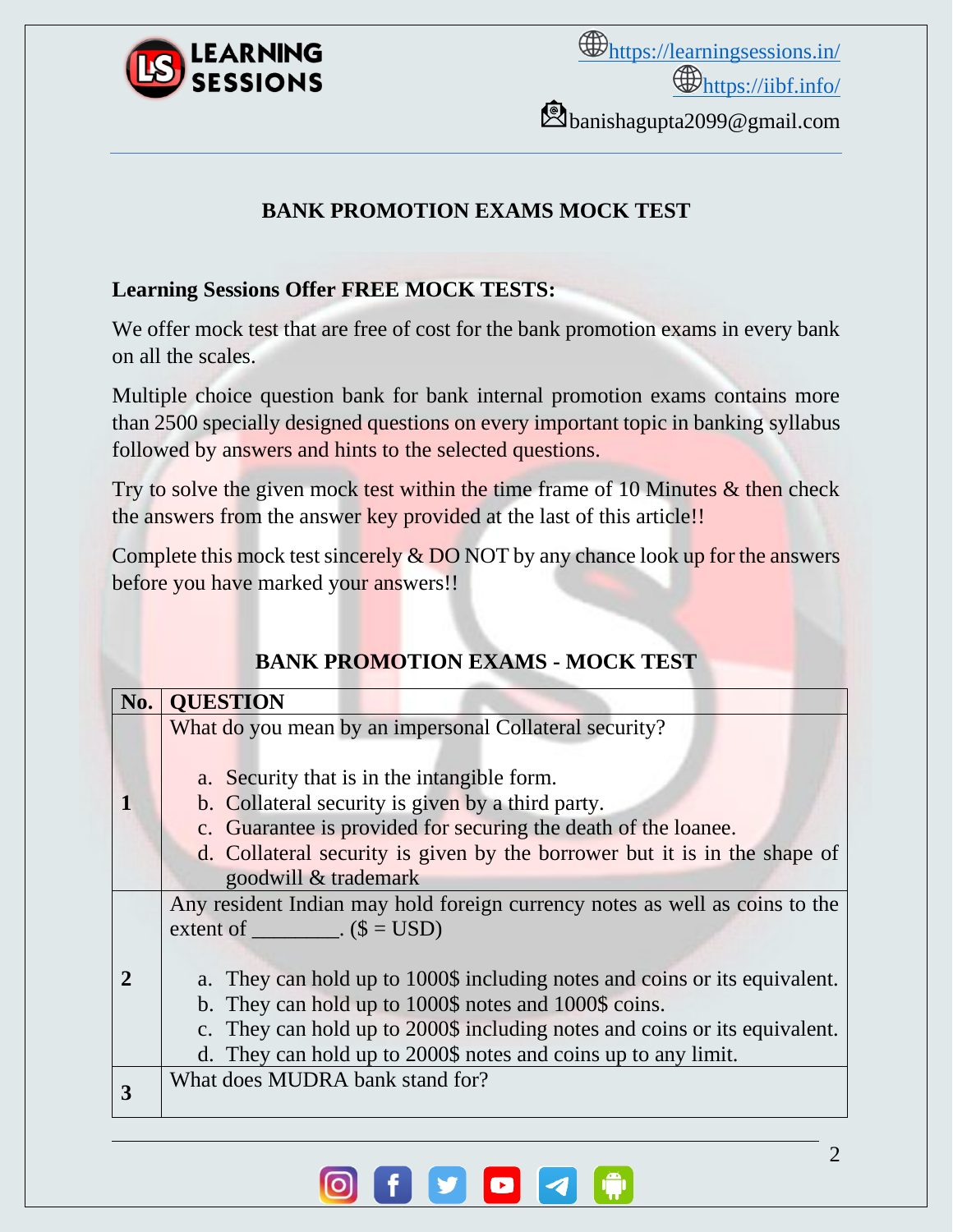

<https://iibf.info/>

banishagupta2099@gmail.com

|   | a. Micro Units' Development & Reconstruction Account                             |  |  |  |  |  |
|---|----------------------------------------------------------------------------------|--|--|--|--|--|
|   | b. Major Units' Development & Refinance Agency                                   |  |  |  |  |  |
|   | c. Micro Units Development and Refinance Agency                                  |  |  |  |  |  |
|   | d. Micro Units Refinance Agency                                                  |  |  |  |  |  |
|   | e. Managing Units for Development and Reconstruction Agency                      |  |  |  |  |  |
|   | In the comprehensive approach, while taking a collateral, banks will require     |  |  |  |  |  |
|   | to calculate their (collateral) adjusted exposure to a counterparty for capital  |  |  |  |  |  |
|   | adequacy purposes in order to take account of the effects of that collateral.    |  |  |  |  |  |
|   | Banks are required to adjust both i.e the amount of the exposure to the          |  |  |  |  |  |
|   | counterparty as well as the value of any collateral that is received in support  |  |  |  |  |  |
|   | of that counterparty to take account of future fluctuations that are possible in |  |  |  |  |  |
|   | the value of either, occasioned by market movements. These are referred as       |  |  |  |  |  |
| 4 | what?                                                                            |  |  |  |  |  |
|   |                                                                                  |  |  |  |  |  |
|   | a. Cushions                                                                      |  |  |  |  |  |
|   | b. Deductions                                                                    |  |  |  |  |  |
|   | c. Discount                                                                      |  |  |  |  |  |
|   | d. Haircut                                                                       |  |  |  |  |  |
|   | e. Exemptions                                                                    |  |  |  |  |  |
|   | <b>UCPDC</b> is Abbreviation for?                                                |  |  |  |  |  |
|   |                                                                                  |  |  |  |  |  |
|   | a. Uniform Customs & Practices for Documentary Credit                            |  |  |  |  |  |
| 5 | b. Uniform Codes & Practices for Documentary Credit                              |  |  |  |  |  |
|   | c. Uniform Customs & Practices for Domestic Credit                               |  |  |  |  |  |
|   | d. Uniform Customs & Procedures for Documentary Credit                           |  |  |  |  |  |
|   | e. Uniform Practices for Documentary Credit                                      |  |  |  |  |  |
|   | Which of the following statements are correct in respect of START-UP             |  |  |  |  |  |
|   | <b>INDIA?</b>                                                                    |  |  |  |  |  |
|   |                                                                                  |  |  |  |  |  |
|   | a. Start-ups are started by Government of India with Initial corpus Rs.          |  |  |  |  |  |
| 6 | 2500 Crores                                                                      |  |  |  |  |  |
|   | b. It should have a total corpus of Rs. 10000 Crore for 4 years                  |  |  |  |  |  |
|   | c. It stands for promoting bank financing for start-up ventures to boost         |  |  |  |  |  |
|   | the entrepreneurship and encourage startups by creating jobs                     |  |  |  |  |  |
|   | d. All of the above                                                              |  |  |  |  |  |
|   | e. None of the above                                                             |  |  |  |  |  |
|   | NPCI has developed the below infrastructure to suit all the bank requirements    |  |  |  |  |  |
| 7 | which is incorrect?                                                              |  |  |  |  |  |
|   |                                                                                  |  |  |  |  |  |

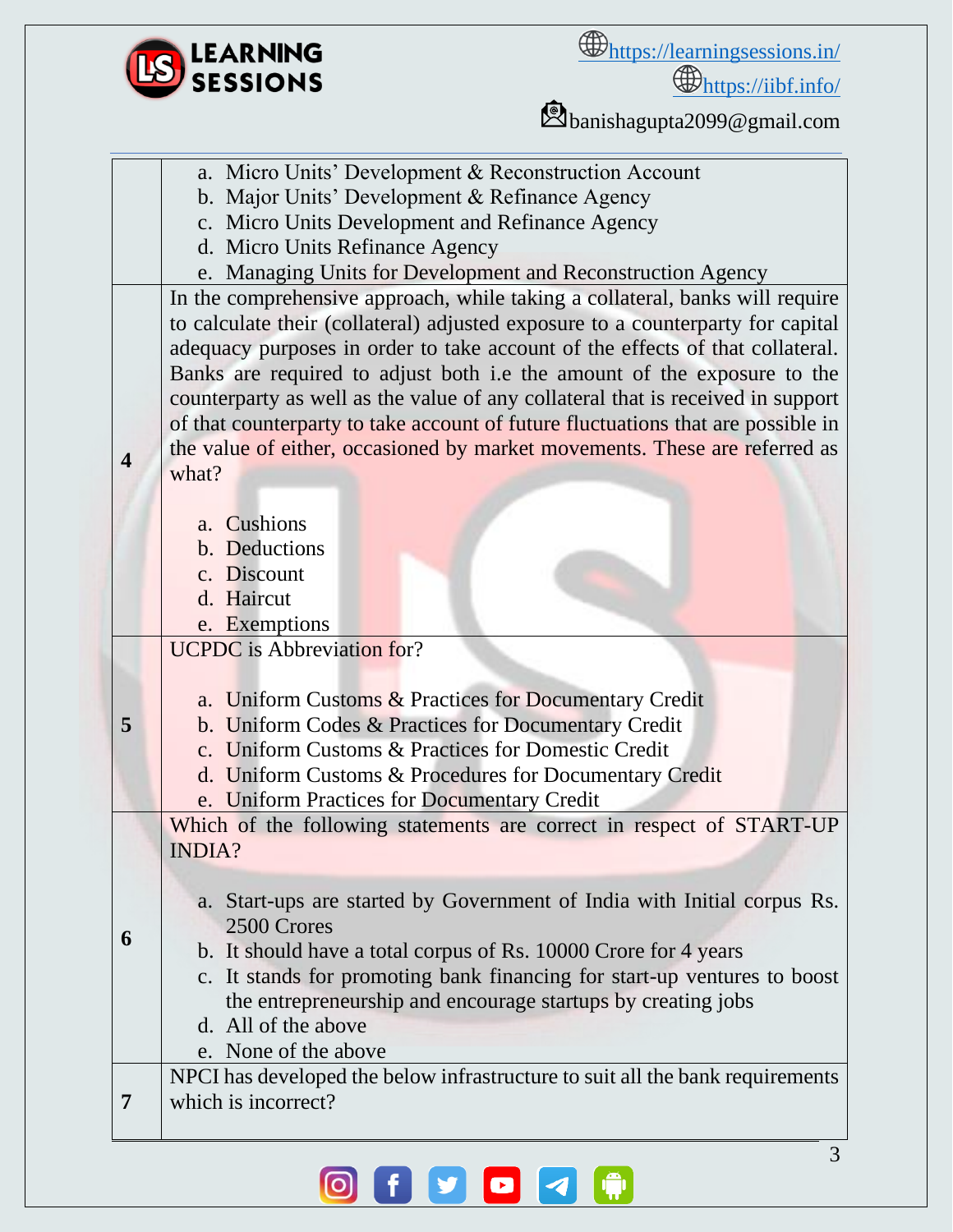

<https://iibf.info/>

banishagupta2099@gmail.com

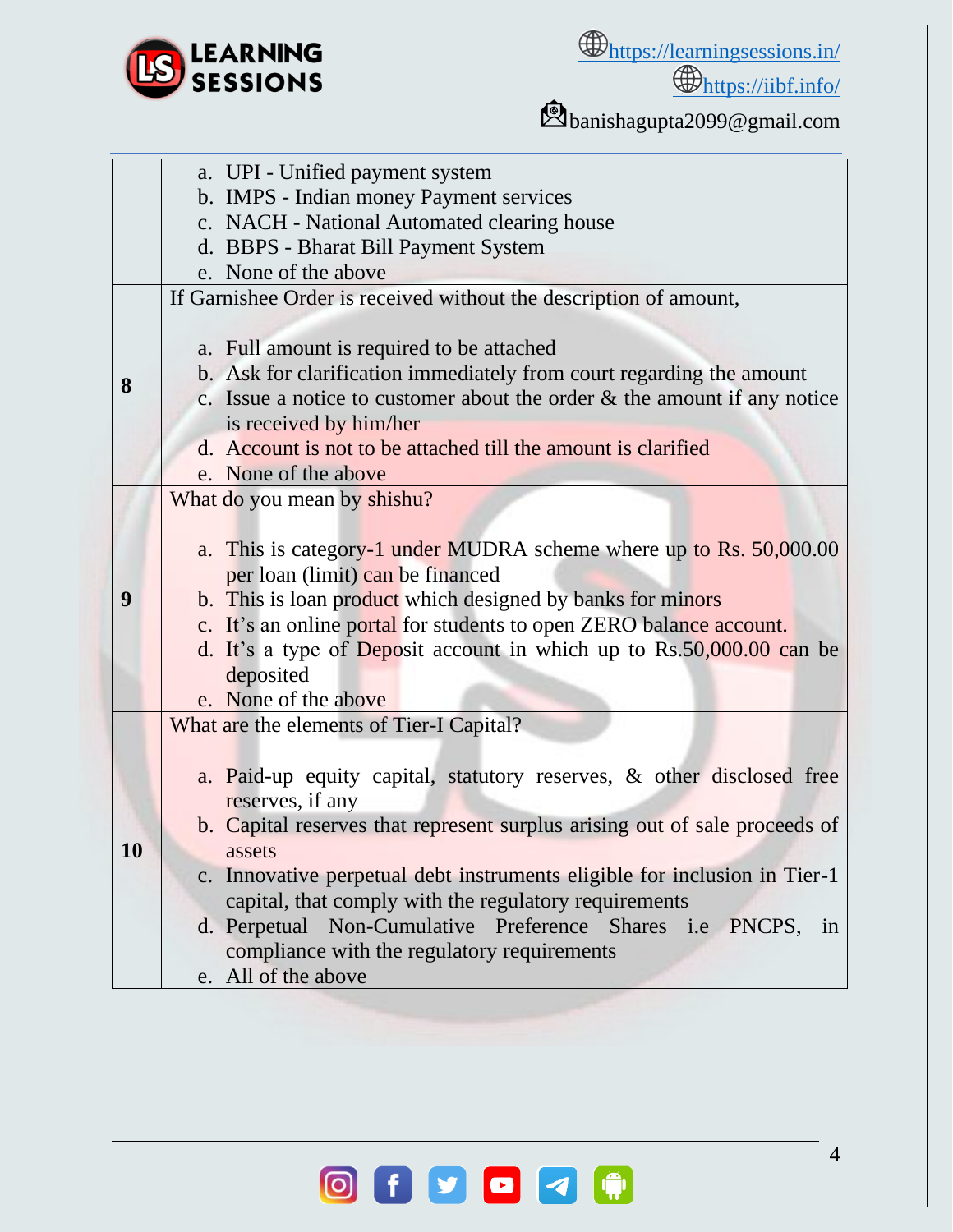

| <b>ANSWER KEY</b> |  |  |  |  |  |
|-------------------|--|--|--|--|--|
|                   |  |  |  |  |  |
|                   |  |  |  |  |  |
|                   |  |  |  |  |  |
|                   |  |  |  |  |  |
|                   |  |  |  |  |  |

You can download the PDF file of the above given Mock Test on BANK PROMOTION EXAMS of by hitting here.

You can also access the online Mock tests that are available free of cost (13 Mock) Tests) by signing up on [our website.](http://promotions.learningsessions.in/)

Prepare yourself well in advance for the upcoming exams and all the very best for the same!!

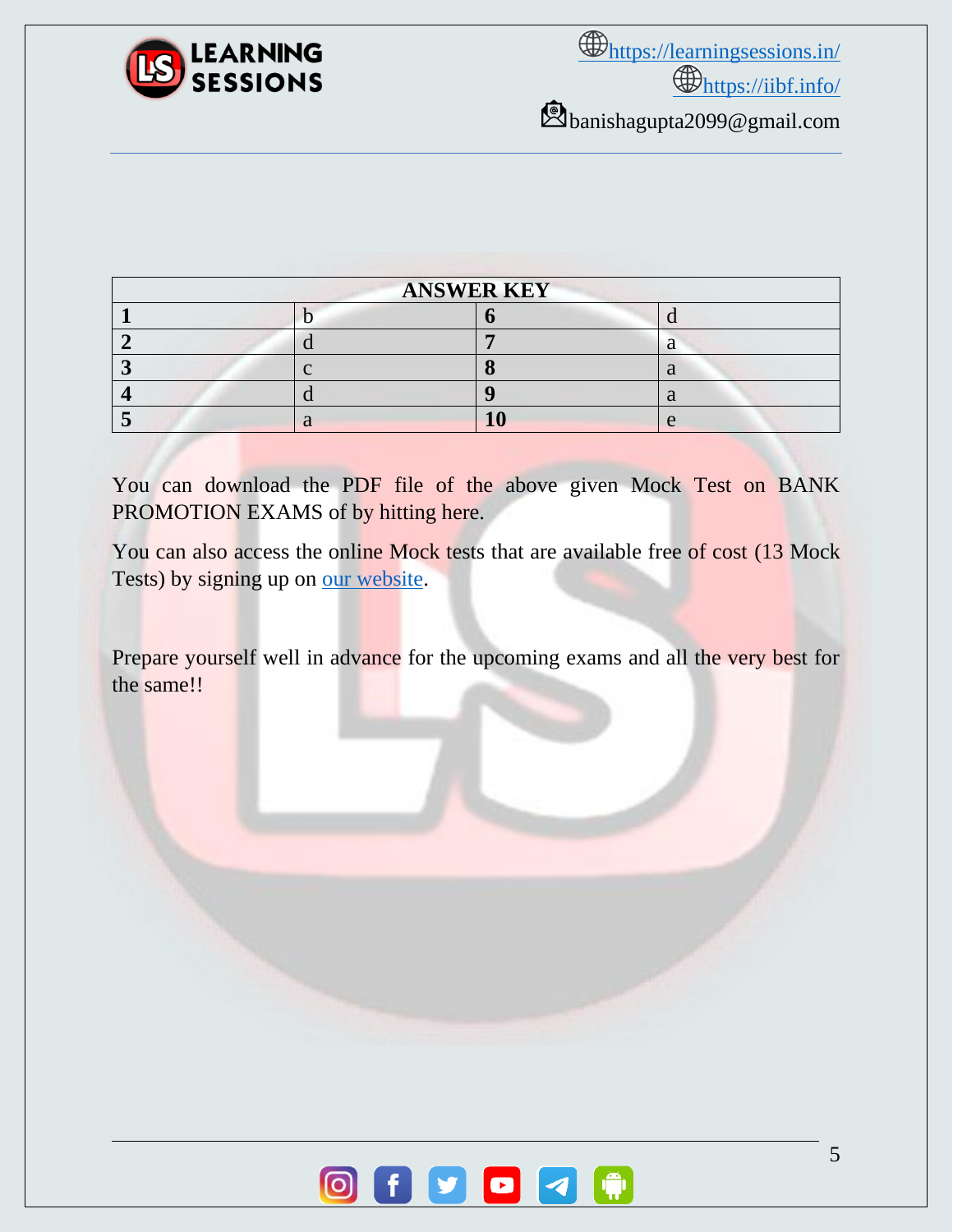

banishagupta2099@gmail.com

#### **20% DISCOUNT OFFER**

You can also avail the Festival Offer of **20% Discount** that is running on our Combo packs of CAIIB/JAIIB/BANK PROMOTIONS/IIBF CERTIFICATIONS using:

#### **Code: LSPRO**

#### **[Our Study Material](http://promotions.learningsessions.in/) on Bank Promotion Exams will include:**

- ✓ **Latest FULL VIDEO COURSE** (covering General Banking, Legal Banking, forex and Accounting)
- ✓ **Previous Year** Questions **MOCK TESTS**
- ✓ **One Liners** (for quick revision)
- ✓ Bank Promotion **Awareness Capsule (pdf)**
	- $\Diamond$  Latest Finance updates
	- $\triangle$  Latest Rates
	- $\triangle$  Latest Policies
	- Last 2 months **financial updates**
- ✓ **Compete Tests**
- ✓ Memory Recalled Questions
- ✓ **Epdf notes** (accessible through our android app)

This course is in **Hinglish (mix of Hindi & English)** language that makes it easy to grasp the concepts!

The experience of our BANK PROMOTION EXAM FACULTY, **Mr. Ashish Jain (CAIIB, delivered 900+ hours** of online classes & having taught a 1.25 lacs of candidates) makes him expert in delivering the conceptual clarity with ease making it worth your time.